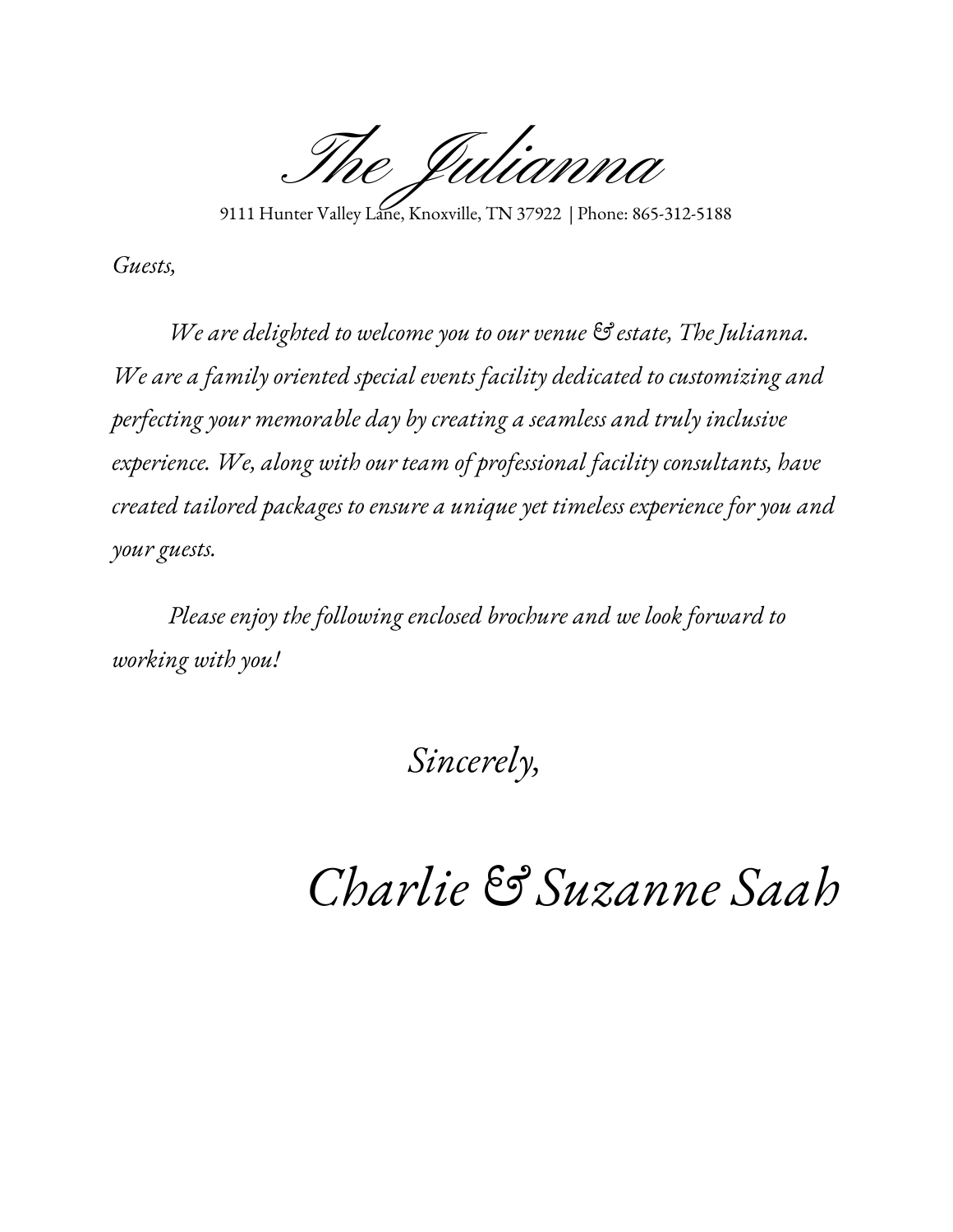## *The Getaway Series*

*Weekend Estate Access*

*Two Night Farmhouse Stay*

*Rehearsal Space Setup*

*Morning- of Catered Breakfast*

*Wedding Day Valet*

*Ceremony Garden & Courtyard Access*

*Bridal Suite & Grooms Lounge*

*Facility Consultant*

*60in Rounds (20) | High Tops (5) | 6ft Rectangle (7)*

*Mobile Bars (2)*

*Linens*

*Cake Stand*

*Champagne Gold Chiavari Chairs (200)*

*Outdoor Fire Pit*

*Setup, Breakdown & Cleanup of Event Space*

*Engagement Photoshoot Property Access*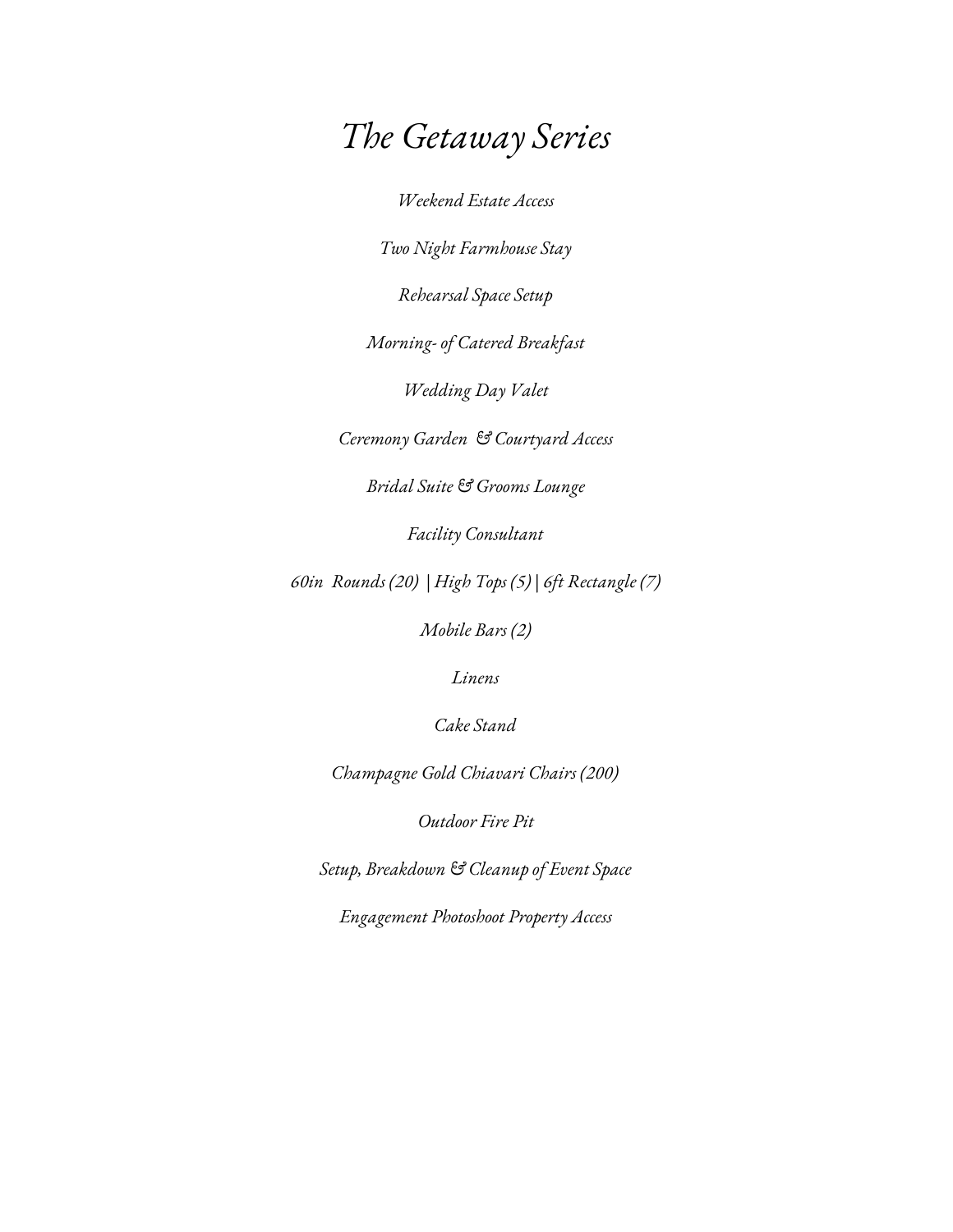#### *The Signature Series*

*Full Day Estate Access*

*One Night Farmhouse Stay*

*Morning- of Catered Breakfast*

*Wedding Day Valet*

*Ceremony Garden & Courtyard Access*

*Bridal Suite & Grooms Lounge*

*6 Hour Event Time*

*Facility Consultant*

*60 inch Rounds (20) | High Tops (5) | 6ft Rectangle (7)*

*Mobile Bars (2)*

*Linens*

*Cake Stand*

*Champagne Gold Chiavari Chairs (200)*

*Outdoor Fire Pit*

*Setup, Breakdown & Cleanup of Event Space*

*Engagement Photoshoot Property Access*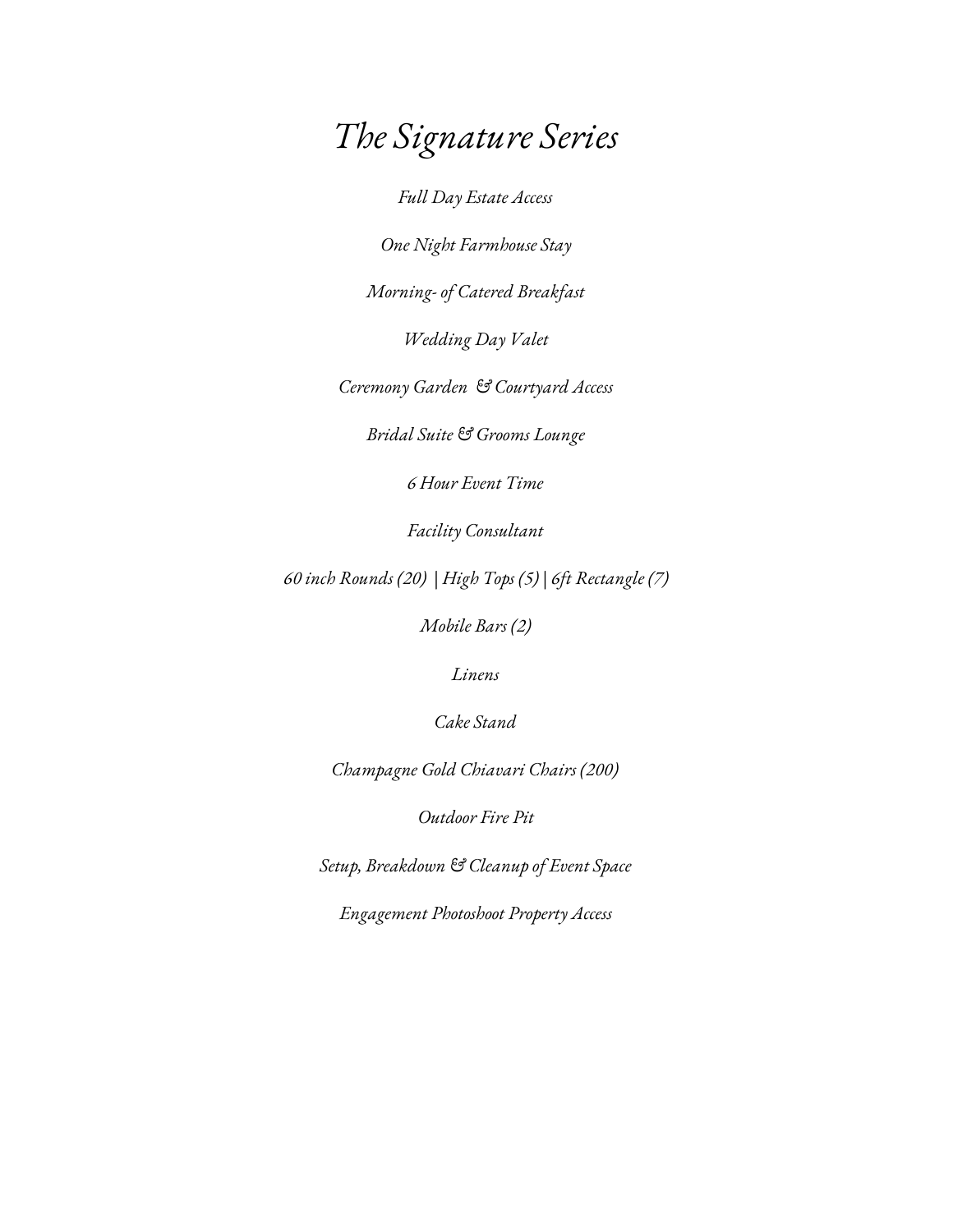#### *The Platinum Series*

*8 Hour Estate Access*

*Ceremony Garden & Courtyard Access*

*Bridal Suite & Grooms Lounge*

*6 Hour Event Time*

*Facility Consultant*

*60in Rounds (20) | High Tops (5) | 6ft Rectangle (7)*

*Mobile Bars (2)*

*Linens*

*Cake Stand*

*Champagne Gold Chiavari Chairs (200) Setup, Breakdown & Cleanup of Event Space Engagement Photoshoot Property Access*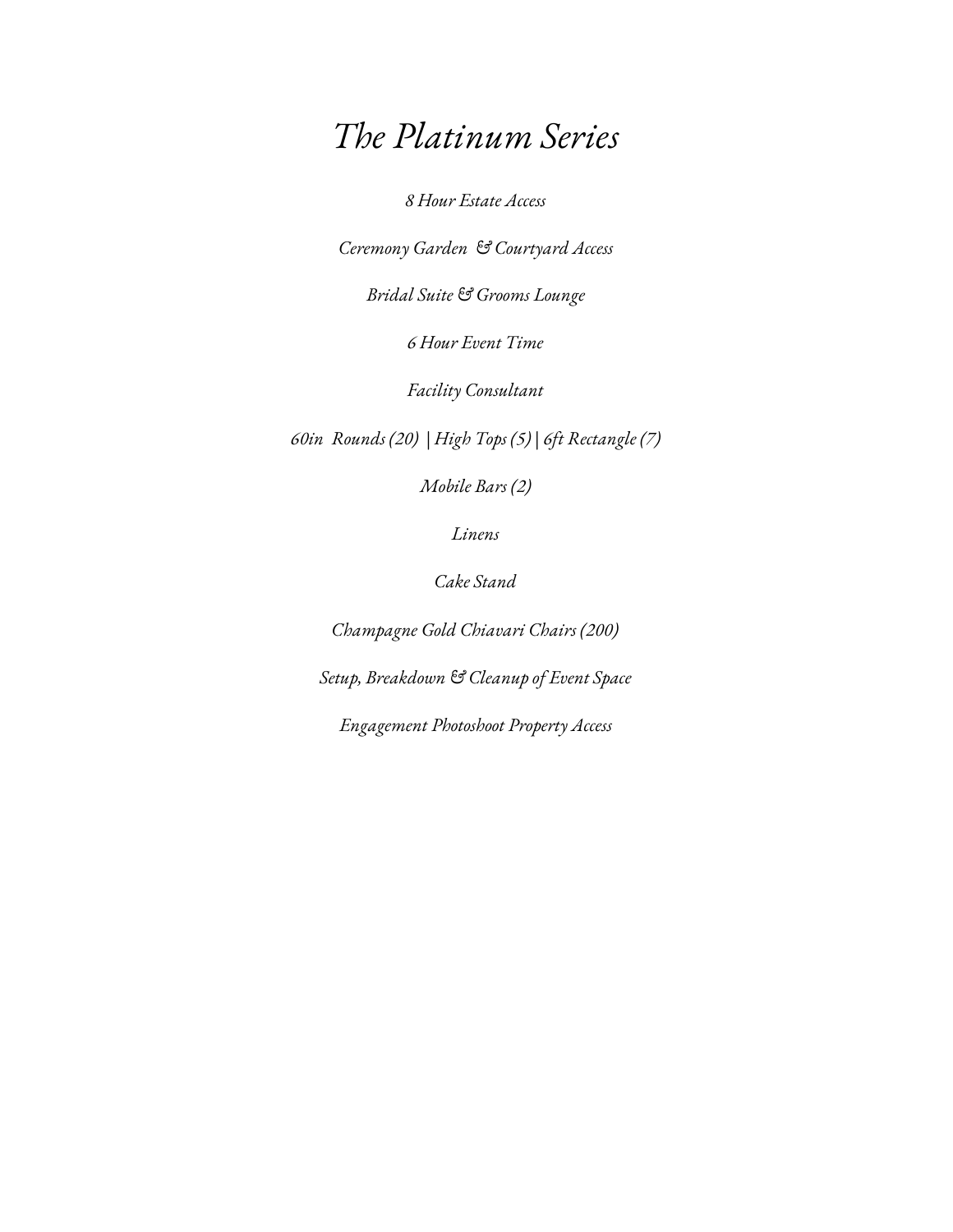#### *The Grand Series*

*6 Hour Estate Access*

*Bridal Suite*

*4 Hour Event Time*

*Facility Consultant*

*60in Rounds (20) | High Tops (7) | 6ft Rectangle (7)*

*Mobile Bars (2)*

*Linens*

*Cake Stand*

*Champagne Gold Chiavari Chairs (200)*

*Setup, Breakdown & Cleanup of Event Space*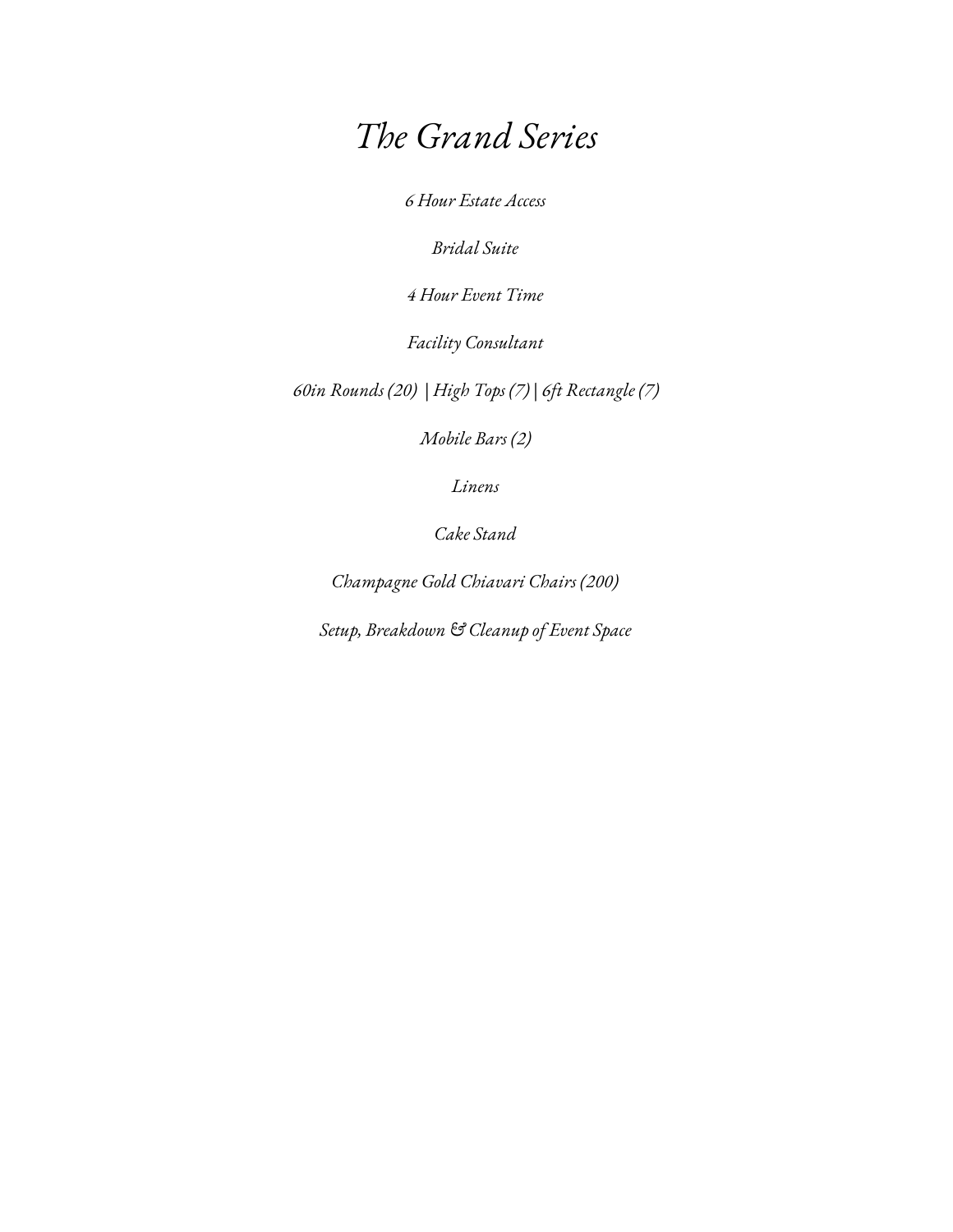# *The Hourly Series*

*Minimum 2 Hour Event Time*

*1 Hour Setup Time*

*Access to One (1) Event Site of Your Choice*

*Facility Consultant*

*60 inch Rounds (20) | High Tops (5) | 6ft Rectangle (7)*

*Mobile Bars (2)*

*Cake Stand*

*Champagne Gold Chiavari Chairs (200)*

*Setup, Breakdown & Cleanup of Event Space*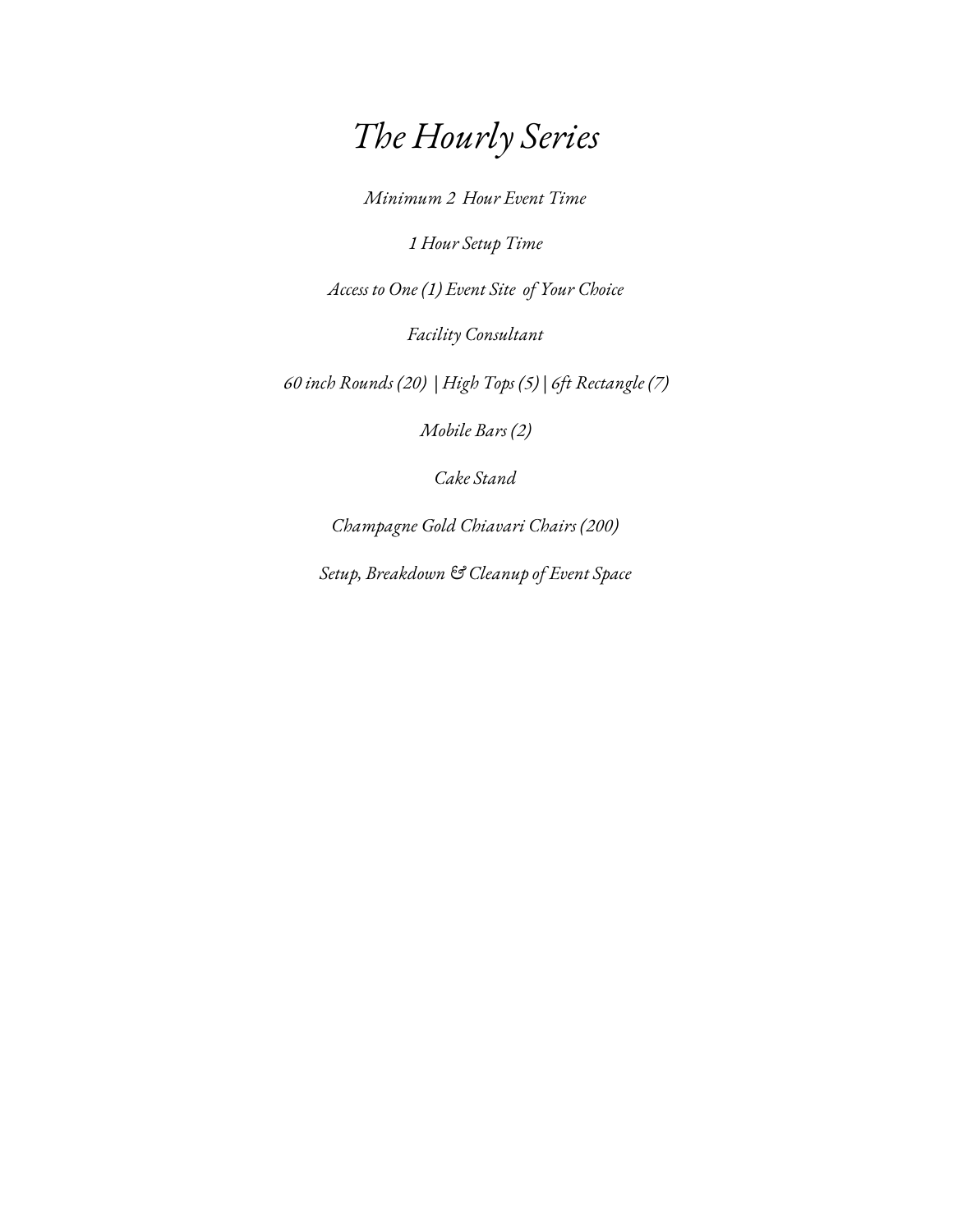# *The Sunday Series*

*2-3 Hour Event Time*

*Custom Made Balloon Garland*

*1 Hour Setup Time*

*Access to One (1) Event Site of Your Choice*

*Facility Consultant*

*60 inch Rounds (20) | High Tops (5) | 6ft Rectangle (7)*

*Mobile Bars (2)*

*Champagne Gold Chiavari Chairs (200)*

*Setup, Breakdown & Cleanup of Event Space*